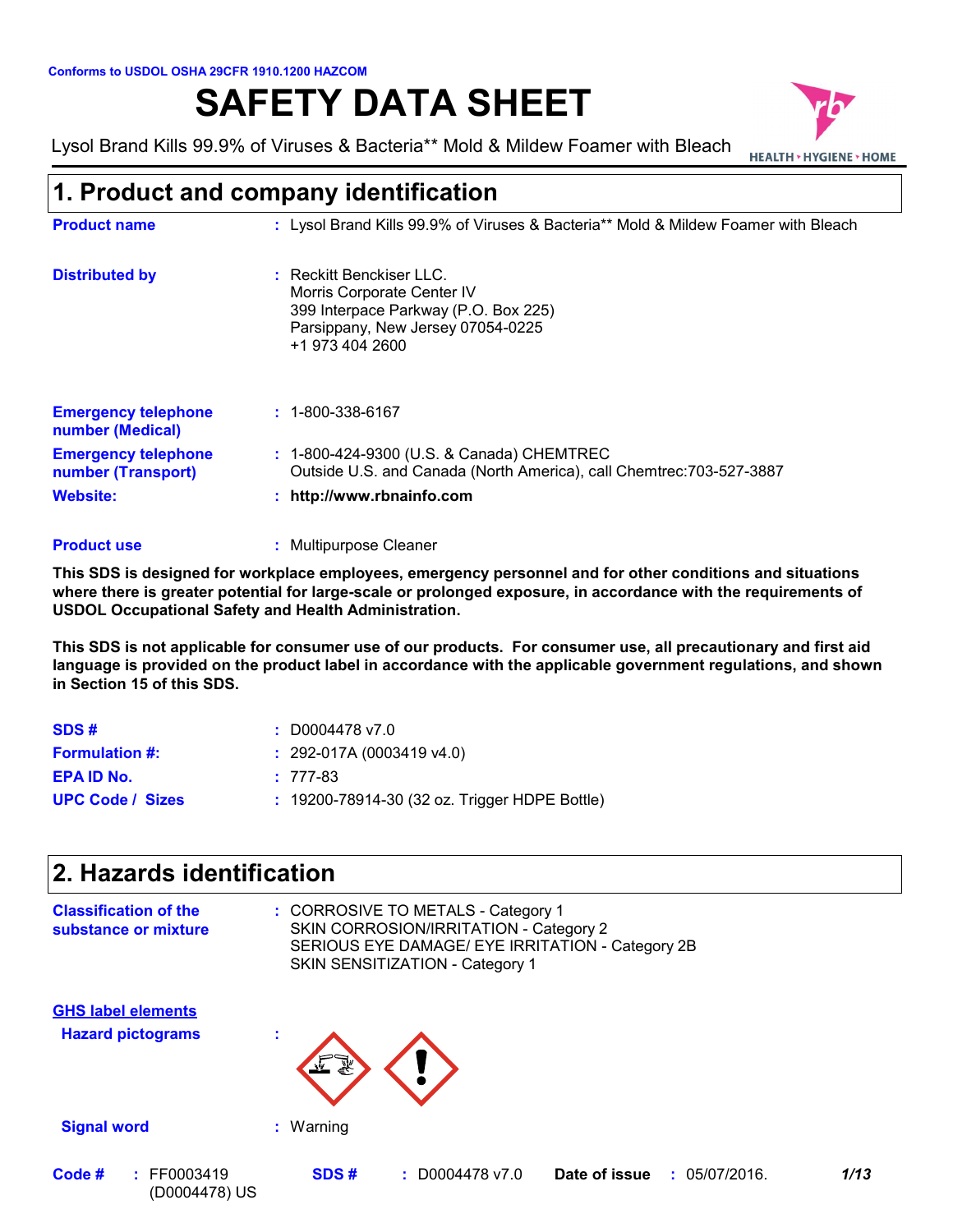### **2. Hazards identification**

| <b>Hazard statements</b>                   | : May be corrosive to metals.                                                                                                                                                                                                                                                                                                                                                                                                    |
|--------------------------------------------|----------------------------------------------------------------------------------------------------------------------------------------------------------------------------------------------------------------------------------------------------------------------------------------------------------------------------------------------------------------------------------------------------------------------------------|
|                                            | Causes skin and eye irritation.                                                                                                                                                                                                                                                                                                                                                                                                  |
|                                            | May cause an allergic skin reaction.                                                                                                                                                                                                                                                                                                                                                                                             |
| <b>Precautionary statements</b>            |                                                                                                                                                                                                                                                                                                                                                                                                                                  |
| <b>General</b>                             | : Read label before use. Keep out of reach of children. If medical advice is needed,<br>have product container or label at hand.                                                                                                                                                                                                                                                                                                 |
| <b>Prevention</b>                          | : Wear protective gloves. Wear eye or face protection. Keep only in original container.<br>Avoid breathing vapor. Wash hands thoroughly after handling. Contaminated work<br>clothing should not be allowed out of the workplace.                                                                                                                                                                                                |
| <b>Response</b>                            | : Absorb spillage to prevent material damage. IF ON SKIN: Wash with plenty of soap<br>and water. Take off contaminated clothing. Wash contaminated clothing before reuse.<br>If skin irritation or rash occurs: Get medical attention. IF IN EYES: Rinse cautiously<br>with water for several minutes. Remove contact lenses, if present and easy to do.<br>Continue rinsing. If eye irritation persists: Get medical attention. |
| <b>Storage</b>                             | : Store in corrosive resistant container with a resistant inner liner.                                                                                                                                                                                                                                                                                                                                                           |
| <b>Disposal</b>                            | : Dispose of contents and container in accordance with all local, regional, national and<br>international regulations.                                                                                                                                                                                                                                                                                                           |
| <b>Supplemental label</b><br>elements      | : None known.                                                                                                                                                                                                                                                                                                                                                                                                                    |
| <b>Hazards not otherwise</b><br>classified | : None known.                                                                                                                                                                                                                                                                                                                                                                                                                    |

# **3. Composition/information on ingredients**

| <b>Substance/mixture</b><br>Mixture               |                       |                        |
|---------------------------------------------------|-----------------------|------------------------|
| <b>Ingredient name</b>                            |                       | <b>CAS number</b>      |
| sodium hypochlorite, solution<br>sodium hydroxide | $ 1 - 2.5 $<br>< 0.25 | 7681-52-9<br>1310-73-2 |

Any concentration shown as a range is to protect confidentiality or is due to batch variation.

**There are no additional ingredients present which, within the current knowledge of the supplier and in the concentrations applicable, are classified as hazardous to health or the environment and hence require reporting in this section.**

### **4. First aid measures**

|                     | <b>Description of necessary first aid measures</b>                                                                                                                                                                                                                                                                                                                                                                                                                                                                                                                                           |
|---------------------|----------------------------------------------------------------------------------------------------------------------------------------------------------------------------------------------------------------------------------------------------------------------------------------------------------------------------------------------------------------------------------------------------------------------------------------------------------------------------------------------------------------------------------------------------------------------------------------------|
| <b>Eye contact</b>  | : Immediately flush eyes with plenty of water, occasionally lifting the upper and lower<br>eyelids. Check for and remove any contact lenses. Continue to rinse for at least 10<br>minutes. Get medical attention.                                                                                                                                                                                                                                                                                                                                                                            |
| <b>Inhalation</b>   | : Remove victim to fresh air and keep at rest in a position comfortable for breathing. If<br>not breathing, if breathing is irregular or if respiratory arrest occurs, provide artificial<br>respiration or oxygen by trained personnel. It may be dangerous to the person providing<br>aid to give mouth-to-mouth resuscitation. Get medical attention if adverse health effects<br>persist or are severe. If unconscious, place in recovery position and get medical<br>attention immediately. Maintain an open airway. Loosen tight clothing such as a collar,<br>tie, belt or waistband. |
| <b>Skin contact</b> | : Wash with plenty of soap and water. Remove contaminated clothing and shoes. Wash<br>contaminated clothing thoroughly with water before removing it, or wear gloves.<br>Continue to rinse for at least 10 minutes. Get medical attention. In the event of any<br>complaints or symptoms, avoid further exposure. Wash clothing before reuse. Clean<br>shoes thoroughly before reuse.                                                                                                                                                                                                        |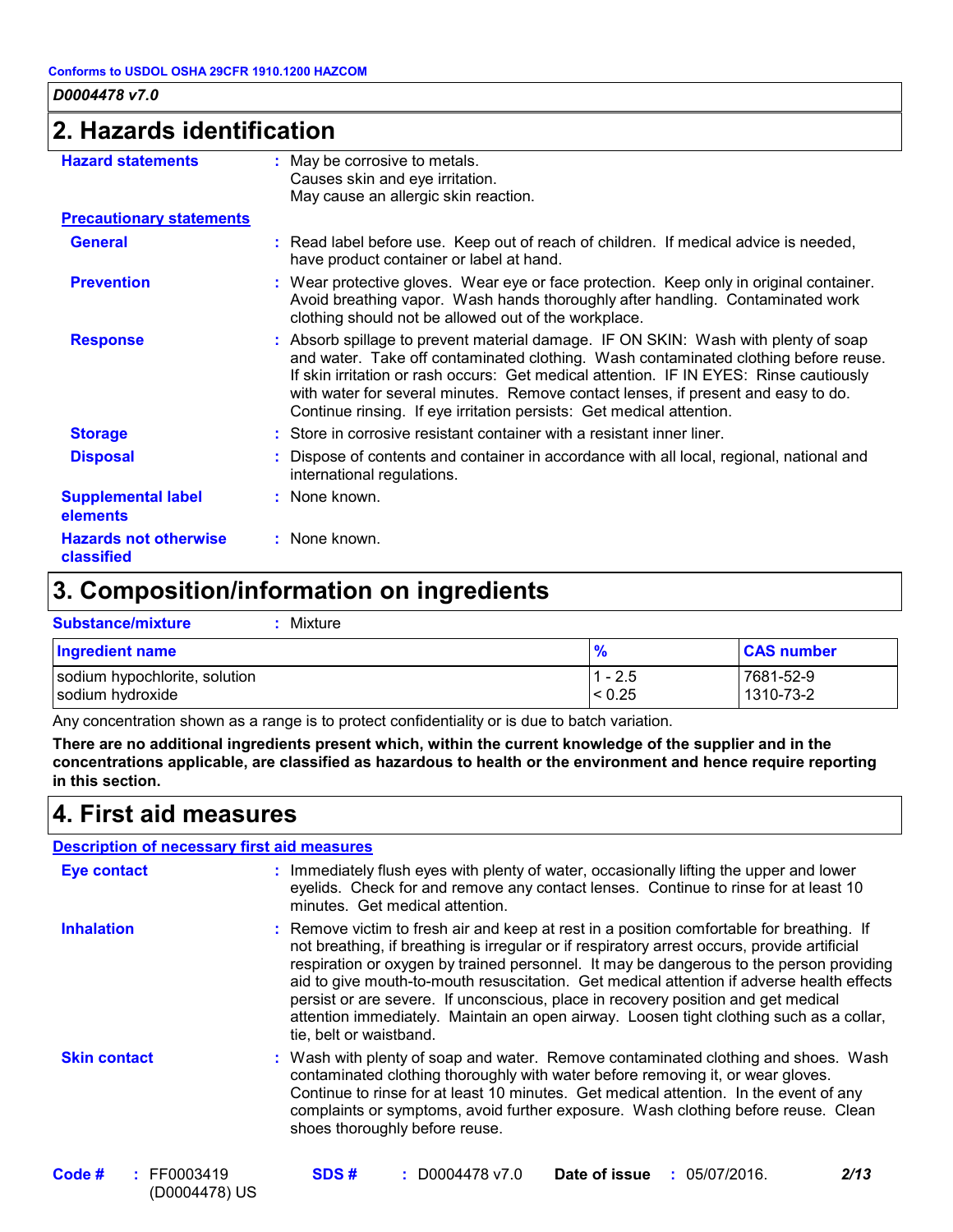### **4. First aid measures**

**Ingestion :**

: Wash out mouth with water. Remove dentures if any. Remove victim to fresh air and keep at rest in a position comfortable for breathing. If material has been swallowed and the exposed person is conscious, give small quantities of water to drink. Stop if the exposed person feels sick as vomiting may be dangerous. Do not induce vomiting unless directed to do so by medical personnel. If vomiting occurs, the head should be kept low so that vomit does not enter the lungs. Get medical attention if adverse health effects persist or are severe. Never give anything by mouth to an unconscious person. If unconscious, place in recovery position and get medical attention immediately. Maintain an open airway. Loosen tight clothing such as a collar, tie, belt or waistband.

| Most important symptoms/effects, acute and delayed |                                                                                                                                                                                                                                                                       |
|----------------------------------------------------|-----------------------------------------------------------------------------------------------------------------------------------------------------------------------------------------------------------------------------------------------------------------------|
| <b>Potential acute health effects</b>              |                                                                                                                                                                                                                                                                       |
| <b>Eye contact</b>                                 | : Causes serious eye irritation.                                                                                                                                                                                                                                      |
| <b>Inhalation</b>                                  | : No known significant effects or critical hazards.                                                                                                                                                                                                                   |
| <b>Skin contact</b>                                | : Causes skin irritation. May cause an allergic skin reaction.                                                                                                                                                                                                        |
| <b>Ingestion</b>                                   | : Irritating to mouth, throat and stomach.                                                                                                                                                                                                                            |
| <b>Over-exposure signs/symptoms</b>                |                                                                                                                                                                                                                                                                       |
| <b>Eye contact</b>                                 | : Adverse symptoms may include the following:<br>pain or irritation<br>watering<br>redness                                                                                                                                                                            |
| <b>Inhalation</b>                                  | : No specific data.                                                                                                                                                                                                                                                   |
| <b>Skin contact</b>                                | : Adverse symptoms may include the following:<br>irritation<br>redness                                                                                                                                                                                                |
| <b>Ingestion</b>                                   | : No specific data.                                                                                                                                                                                                                                                   |
|                                                    | Indication of immediate medical attention and special treatment needed, if necessary                                                                                                                                                                                  |
| <b>Notes to physician</b>                          | : Treat symptomatically. Contact poison treatment specialist immediately if large<br>quantities have been ingested or inhaled.                                                                                                                                        |
| <b>Specific treatments</b>                         | : No specific treatment.                                                                                                                                                                                                                                              |
| <b>Protection of first-aiders</b>                  | : No action shall be taken involving any personal risk or without suitable training. It may<br>be dangerous to the person providing aid to give mouth-to-mouth resuscitation. Wash<br>contaminated clothing thoroughly with water before removing it, or wear gloves. |

### **5. Fire-fighting measures**

| <b>Extinguishing media</b>                           |                                                                                                            |
|------------------------------------------------------|------------------------------------------------------------------------------------------------------------|
| <b>Suitable extinguishing</b><br>media               | : Use an extinguishing agent suitable for the surrounding fire.                                            |
| <b>Unsuitable extinguishing</b><br>media             | : None known.                                                                                              |
| <b>Specific hazards arising</b><br>from the chemical | : In a fire or if heated, a pressure increase will occur and the container may burst.                      |
| <b>Hazardous thermal</b><br>decomposition products   | Decomposition products may include the following materials:<br>halogenated compounds<br>metal oxide/oxides |
| Code #<br>$:$ FF0003419<br>(D0004478) US             | Date of issue<br>$: $ D0004478 v7.0<br>3/13<br>SDS#<br>: 05/07/2016.                                       |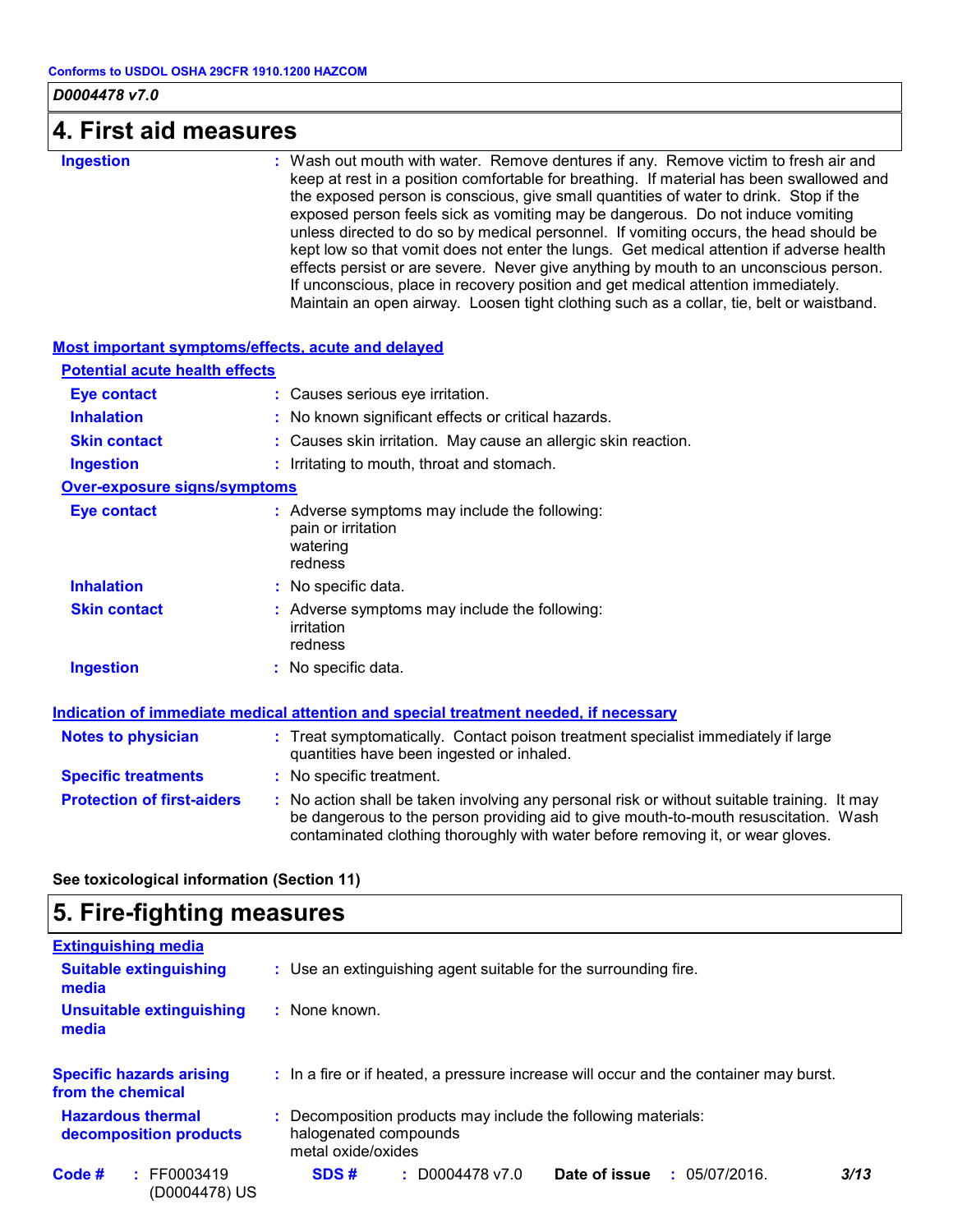### **5. Fire-fighting measures**

| <b>Special protective actions</b><br>for fire-fighters   | : Promptly isolate the scene by removing all persons from the vicinity of the incident if<br>there is a fire. No action shall be taken involving any personal risk or without suitable<br>training. |
|----------------------------------------------------------|-----------------------------------------------------------------------------------------------------------------------------------------------------------------------------------------------------|
| <b>Special protective</b><br>equipment for fire-fighters | : Fire-fighters should wear appropriate protective equipment and self-contained breathing<br>apparatus (SCBA) with a full face-piece operated in positive pressure mode.                            |

### **6. Accidental release measures**

|                                                       | <b>Personal precautions, protective equipment and emergency procedures</b>                                                                                                                                                                                                                                                                                                                                                                                                                                                                                                                                                                                                                                                                                  |
|-------------------------------------------------------|-------------------------------------------------------------------------------------------------------------------------------------------------------------------------------------------------------------------------------------------------------------------------------------------------------------------------------------------------------------------------------------------------------------------------------------------------------------------------------------------------------------------------------------------------------------------------------------------------------------------------------------------------------------------------------------------------------------------------------------------------------------|
| For non-emergency<br>personnel                        | : No action shall be taken involving any personal risk or without suitable training.<br>Evacuate surrounding areas. Keep unnecessary and unprotected personnel from<br>entering. Do not touch or walk through spilled material. Avoid breathing vapor or mist.<br>Provide adequate ventilation. Wear appropriate respirator when ventilation is<br>inadequate. Put on appropriate personal protective equipment.                                                                                                                                                                                                                                                                                                                                            |
| For emergency responders :                            | If specialised clothing is required to deal with the spillage, take note of any information<br>in Section 8 on suitable and unsuitable materials. See also the information in "For non-<br>emergency personnel".                                                                                                                                                                                                                                                                                                                                                                                                                                                                                                                                            |
| <b>Environmental precautions</b>                      | : Avoid dispersal of spilled material and runoff and contact with soil, waterways, drains<br>and sewers. Inform the relevant authorities if the product has caused environmental<br>pollution (sewers, waterways, soil or air).                                                                                                                                                                                                                                                                                                                                                                                                                                                                                                                             |
| Methods and materials for containment and cleaning up |                                                                                                                                                                                                                                                                                                                                                                                                                                                                                                                                                                                                                                                                                                                                                             |
| <b>Small spill</b>                                    | : Stop leak if without risk. Move containers from spill area. Dilute with water and mop up<br>if water-soluble. Alternatively, or if water-insoluble, absorb with an inert dry material and<br>place in an appropriate waste disposal container. Absorb spillage to prevent material<br>damage. Dispose of via a licensed waste disposal contractor.                                                                                                                                                                                                                                                                                                                                                                                                        |
| <b>Large spill</b>                                    | : Stop leak if without risk. Move containers from spill area. Absorb spillage to prevent<br>material damage. Approach release from upwind. Prevent entry into sewers, water<br>courses, basements or confined areas. Wash spillages into an effluent treatment plant<br>or proceed as follows. Contain and collect spillage with non-combustible, absorbent<br>material e.g. sand, earth, vermiculite or diatomaceous earth and place in container for<br>disposal according to local regulations (see Section 13). Dispose of via a licensed<br>waste disposal contractor. Contaminated absorbent material may pose the same<br>hazard as the spilled product. Note: see Section 1 for emergency contact information<br>and Section 13 for waste disposal. |

### **7. Handling and storage**

#### **Precautions for safe handling**

**Protective measures** : Put on appropriate personal protective equipment (see Section 8). Persons with a **Protestion** history of skin sensitization problems should not be employed in any process in which this product is used. Do not get in eyes or on skin or clothing. Do not ingest. Avoid breathing vapor or mist. Keep in the original container or an approved alternative made from a compatible material, kept tightly closed when not in use. Keep away from acids. Empty containers retain product residue and can be hazardous. Do not reuse container. Absorb spillage to prevent material damage.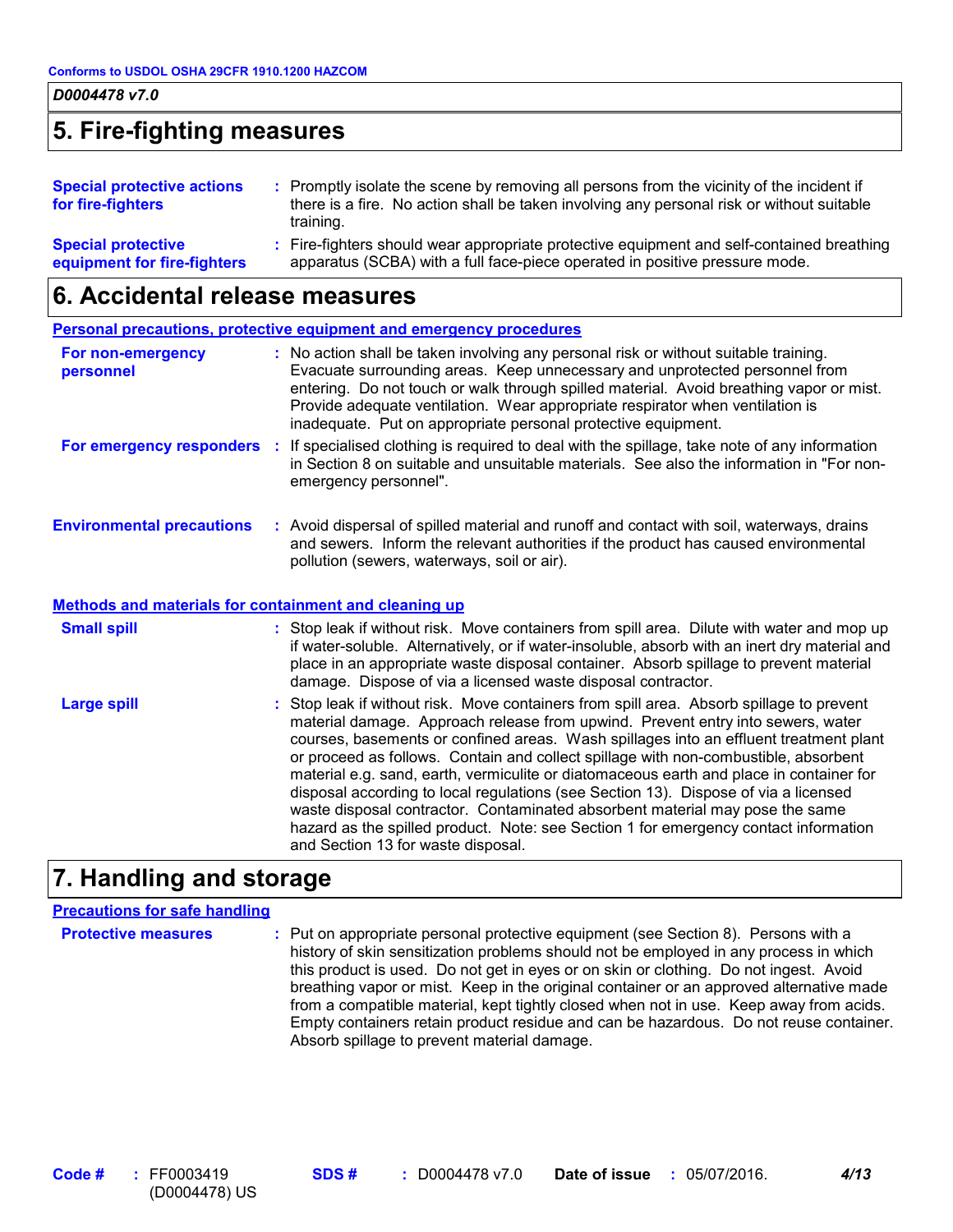# **7. Handling and storage**

| <b>Conditions for safe storage,</b> | : Store in accordance with local regulations. Store in original container protected from  |
|-------------------------------------|-------------------------------------------------------------------------------------------|
| including any                       | direct sunlight in a dry, cool and well-ventilated area, away from incompatible materials |
| <b>incompatibilities</b>            | (see Section 10) and food and drink. Store in corrosive resistant container with a        |
|                                     | resistant inner liner. Separate from acids. Keep container tightly closed and sealed      |
|                                     | until ready for use. Containers that have been opened must be carefully resealed and      |
|                                     | kept upright to prevent leakage. Do not store in unlabeled containers. Use appropriate    |
|                                     | containment to avoid environmental contamination.                                         |

# **8. Exposure controls/personal protection**

|  | onno |  |
|--|------|--|
|  |      |  |

#### **Occupational exposure limits**

| <b>Ingredient name</b>                     |                                                                                                                                                                                                                                                                                                | <b>Exposure limits</b>                                                                                                                                                                                                                                                                                                                                                                                                                                                                                                                                |
|--------------------------------------------|------------------------------------------------------------------------------------------------------------------------------------------------------------------------------------------------------------------------------------------------------------------------------------------------|-------------------------------------------------------------------------------------------------------------------------------------------------------------------------------------------------------------------------------------------------------------------------------------------------------------------------------------------------------------------------------------------------------------------------------------------------------------------------------------------------------------------------------------------------------|
| sodium hypochlorite, solution              |                                                                                                                                                                                                                                                                                                | AIHA WEEL (United States, 10/2011).<br>STEL: 2 mg/m <sup>3</sup> 15 minutes.                                                                                                                                                                                                                                                                                                                                                                                                                                                                          |
| sodium hydroxide                           |                                                                                                                                                                                                                                                                                                | ACGIH TLV (United States, 6/2013).<br>C: $2 \text{ mg/m}^3$<br>OSHA PEL 1989 (United States, 3/1989).<br>CEIL: 2 mg/m <sup>3</sup><br>NIOSH REL (United States, 10/2013).<br>CEIL: $2 \text{ mg/m}^3$<br>OSHA PEL (United States, 2/2013).<br>TWA: 2 mg/m <sup>3</sup> 8 hours.                                                                                                                                                                                                                                                                       |
| <b>Appropriate engineering</b><br>controls | contaminants.                                                                                                                                                                                                                                                                                  | : Good general ventilation should be sufficient to control worker exposure to airborne                                                                                                                                                                                                                                                                                                                                                                                                                                                                |
| <b>Environmental exposure</b><br>controls  | will be necessary to reduce emissions to acceptable levels.                                                                                                                                                                                                                                    | : Emissions from ventilation or work process equipment should be checked to ensure<br>they comply with the requirements of environmental protection legislation. In some<br>cases, fume scrubbers, filters or engineering modifications to the process equipment                                                                                                                                                                                                                                                                                      |
| <b>Individual protection measures</b>      |                                                                                                                                                                                                                                                                                                |                                                                                                                                                                                                                                                                                                                                                                                                                                                                                                                                                       |
| <b>Hygiene measures</b>                    | eating, smoking and using the lavatory and at the end of the working period.<br>Contaminated work clothing should not be allowed out of the workplace. Wash<br>contaminated clothing before reusing. Ensure that eyewash stations and safety<br>showers are close to the workstation location. | : Wash hands, forearms and face thoroughly after handling chemical products, before<br>Appropriate techniques should be used to remove potentially contaminated clothing.                                                                                                                                                                                                                                                                                                                                                                             |
| <b>Eye/face protection</b>                 |                                                                                                                                                                                                                                                                                                | Safety eyewear complying with an approved standard should be used when a risk<br>assessment indicates this is necessary to avoid exposure to liquid splashes, mists,<br>gases or dusts. If contact is possible, the following protection should be worn, unless<br>the assessment indicates a higher degree of protection: chemical splash goggles.                                                                                                                                                                                                   |
| <b>Skin protection</b>                     |                                                                                                                                                                                                                                                                                                |                                                                                                                                                                                                                                                                                                                                                                                                                                                                                                                                                       |
| <b>Hand protection</b>                     | protection time of the gloves cannot be accurately estimated.                                                                                                                                                                                                                                  | : Chemical-resistant, impervious gloves complying with an approved standard should be<br>worn at all times when handling chemical products if a risk assessment indicates this is<br>necessary. Considering the parameters specified by the glove manufacturer, check<br>during use that the gloves are still retaining their protective properties. It should be<br>noted that the time to breakthrough for any glove material may be different for different<br>glove manufacturers. In the case of mixtures, consisting of several substances, the |
| <b>Body protection</b>                     | performed and the risks involved and should be approved by a specialist before<br>handling this product.                                                                                                                                                                                       | : Personal protective equipment for the body should be selected based on the task being                                                                                                                                                                                                                                                                                                                                                                                                                                                               |
| : FF0003419<br>Code #<br>(D0004478) US     | SDS#<br>$: $ D0004478 v7.0                                                                                                                                                                                                                                                                     | Date of issue<br>5/13<br>: 05/07/2016.                                                                                                                                                                                                                                                                                                                                                                                                                                                                                                                |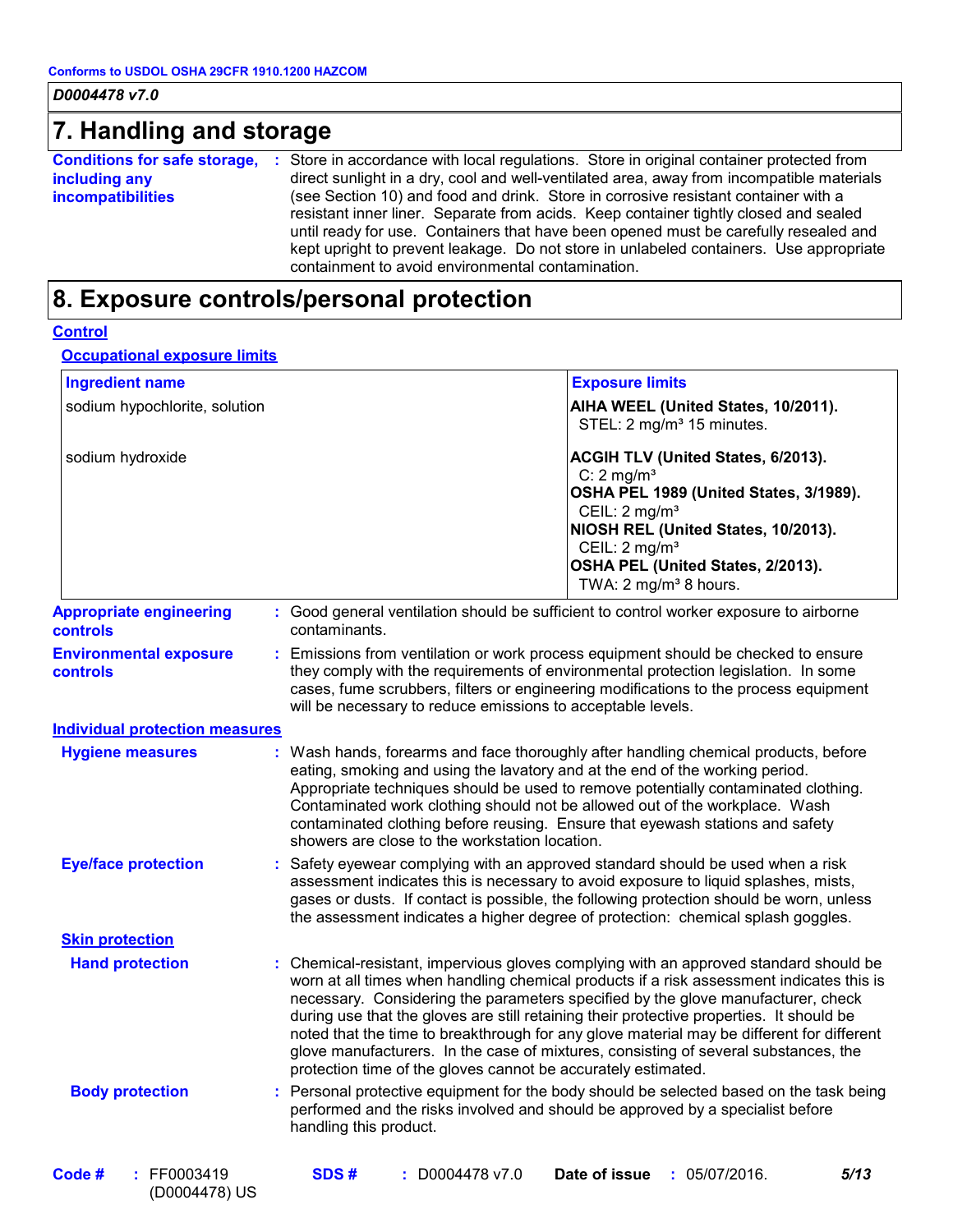| D0004478 v7.0                            |                                                                                                                                                                                                                                                                                                                            |  |  |  |  |  |
|------------------------------------------|----------------------------------------------------------------------------------------------------------------------------------------------------------------------------------------------------------------------------------------------------------------------------------------------------------------------------|--|--|--|--|--|
| 8. Exposure controls/personal protection |                                                                                                                                                                                                                                                                                                                            |  |  |  |  |  |
| <b>Other skin protection</b>             | : Appropriate footwear and any additional skin protection measures should be selected<br>based on the task being performed and the risks involved and should be approved by a<br>specialist before handling this product.                                                                                                  |  |  |  |  |  |
| <b>Respiratory protection</b>            | : Use a properly fitted, air-purifying or air-fed respirator complying with an approved<br>standard if a risk assessment indicates this is necessary. Respirator selection must be<br>based on known or anticipated exposure levels, the hazards of the product and the safe<br>working limits of the selected respirator. |  |  |  |  |  |

# **9. Physical and chemical properties**

| <b>Appearance</b>                                 |                                                                      |
|---------------------------------------------------|----------------------------------------------------------------------|
| <b>Physical state</b>                             | : Liquid. [Clear.]                                                   |
| <b>Color</b>                                      | : Straw. [Light]                                                     |
| Odor                                              | : Characteristic.                                                    |
| <b>Odor threshold</b>                             | : Not available.                                                     |
| pH                                                | : 12.3 to 12.7 [Conc. (% w/w): 100%][25°C]                           |
| <b>Melting point</b>                              | : Not available.                                                     |
| <b>Boiling point</b>                              | : Not available.                                                     |
| <b>Flash point</b>                                | : Closed cup: $>93.3^{\circ}$ C ( $>199.9^{\circ}$ F)                |
| <b>Evaporation rate</b>                           | : Not available.                                                     |
| <b>Flammability (solid, gas)</b>                  | : Not available.                                                     |
| Lower and upper explosive<br>(flammable) limits   | : Not available.                                                     |
| <b>Vapor pressure</b>                             | : Not available.                                                     |
| <b>Vapor density</b>                              | : Not available.                                                     |
| <b>Relative density</b>                           | : 1.042 to 1.048@ 20 $^{\circ}$ C                                    |
| <b>Solubility</b>                                 | Easily soluble in the following materials: cold water and hot water. |
| <b>Partition coefficient: n-</b><br>octanol/water | : Not available.                                                     |
| <b>Auto-ignition temperature</b>                  | : Not available.                                                     |
| <b>Decomposition temperature</b>                  | : Not available.                                                     |
| <b>Viscosity</b>                                  | Not available.                                                       |

# **10. Stability and reactivity**

| <b>Reactivity</b>                            |    | : No specific test data related to reactivity available for this product or its ingredients.                                           |
|----------------------------------------------|----|----------------------------------------------------------------------------------------------------------------------------------------|
| <b>Chemical stability</b>                    |    | : The product is stable.                                                                                                               |
| <b>Possibility of hazardous</b><br>reactions |    | : Under normal conditions of storage and use, hazardous reactions will not occur.                                                      |
| <b>Conditions to avoid</b>                   | ÷. | No specific data.                                                                                                                      |
| <b>Incompatible materials</b>                |    | Reactive or incompatible with the following materials:<br>acids<br>Do not mix with household chemicals.<br>May be corrosive to metals. |
| <b>Hazardous decomposition</b><br>products   |    | : Under normal conditions of storage and use, hazardous decomposition products should<br>not be produced.                              |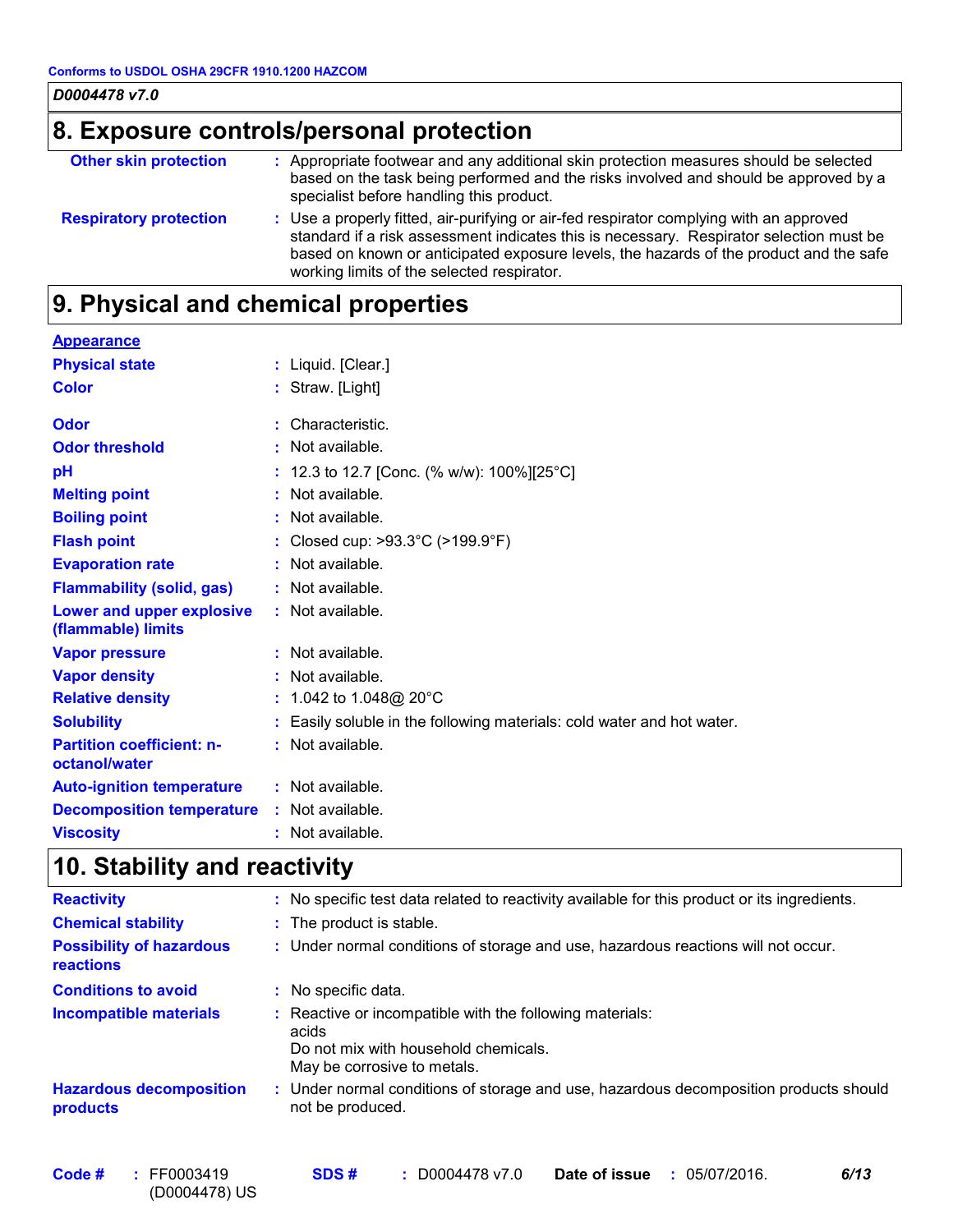# **11. Toxicological information**

#### **Information on toxicological effects**

#### **Acute toxicity**

| <b>Product/ingredient name</b>                                                                        | <b>Result</b>                | <b>Species</b> | <b>Dose</b>                | <b>Exposure</b> |
|-------------------------------------------------------------------------------------------------------|------------------------------|----------------|----------------------------|-----------------|
| <sup>*</sup> Lysol Brand Kills 99.9% of<br>Viruses & Bacteria** Mold &<br>l Mildew Foamer with Bleach | <b>LC50 Inhalation Vapor</b> | Rat            | 200 mg/l                   | l4 hours        |
|                                                                                                       | LD50 Dermal<br>LD50 Oral     | Rat<br>Rat     | >5000 mg/kg<br>>5000 mg/kg |                 |

**Conclusion/Summary :** Not classified Harmful. \* Information is based on toxicity test result of a similar product.

#### **Irritation/Corrosion**

| <b>Product/ingredient name</b> | <b>Result</b>            | <b>Species</b> | <b>Score</b> | <b>Exposure</b>          | <b>Observation</b>       |
|--------------------------------|--------------------------|----------------|--------------|--------------------------|--------------------------|
| sodium hydroxide               | Eyes - Severe irritant   | Monkey         |              | 24 hours 1               |                          |
|                                |                          |                |              | Percent                  |                          |
|                                | Eyes - Mild irritant     | Rabbit         |              | 400                      |                          |
|                                |                          |                |              | Micrograms               |                          |
|                                | Eyes - Severe irritant   | Rabbit         |              | 24 hours 50              | $\blacksquare$           |
|                                |                          |                |              | Micrograms               |                          |
|                                | Eyes - Severe irritant   | Rabbit         |              | 1 Percent                |                          |
|                                | Eyes - Severe irritant   | Rabbit         |              | 0.5 minutes 1            |                          |
|                                |                          |                |              | milligrams               |                          |
|                                | Skin - Mild irritant     | Human          |              | 24 hours 2               |                          |
|                                |                          |                |              | Percent                  |                          |
|                                | Skin - Severe irritant   | Rabbit         |              | 24 hours 500             |                          |
|                                |                          |                |              | milligrams               |                          |
| sodium hypochlorite, solution  | Eyes - Mild irritant     | Rabbit         |              | 1.31                     |                          |
|                                |                          |                |              | milligrams               |                          |
|                                | Eyes - Moderate irritant | Rabbit         |              | 10 milligrams            |                          |
| *Lysol Brand Kills 99.9% of    | Eyes - Iris lesion       | Rat            | >1           |                          |                          |
| Viruses & Bacteria** Mold &    |                          |                |              |                          |                          |
| Mildew Foamer with Bleach      |                          |                |              |                          |                          |
|                                | Skin - Erythema/Eschar   | Rat            | 5.25         | $\overline{\phantom{a}}$ | $\overline{\phantom{0}}$ |

#### **Conclusion/Summary Skin Example 20 :** Severely irritating to the skin. \*Information is based on toxicity test result of a similar product. **Eyes Eyes :** Moderately irritating to eyes. \*Information is based on toxicity test result of a similar

product.

#### **Sensitization**

| <b>Product/ingredient name</b>                                                         | <b>Route of</b><br><b>exposure</b> | <b>Species</b> | <b>Result</b> |
|----------------------------------------------------------------------------------------|------------------------------------|----------------|---------------|
| Lysol Brand Kills 99.9% of<br>Viruses & Bacteria** Mold &<br>Mildew Foamer with Bleach | <b>skin</b>                        | Guinea pig     | Sensitizing   |

#### **Conclusion/Summary**

**Skin :** Skin sensitizer \* Information is based on toxicity test result of a similar product.

#### **Mutagenicity**

Not available.

#### **Carcinogenicity**

Not available.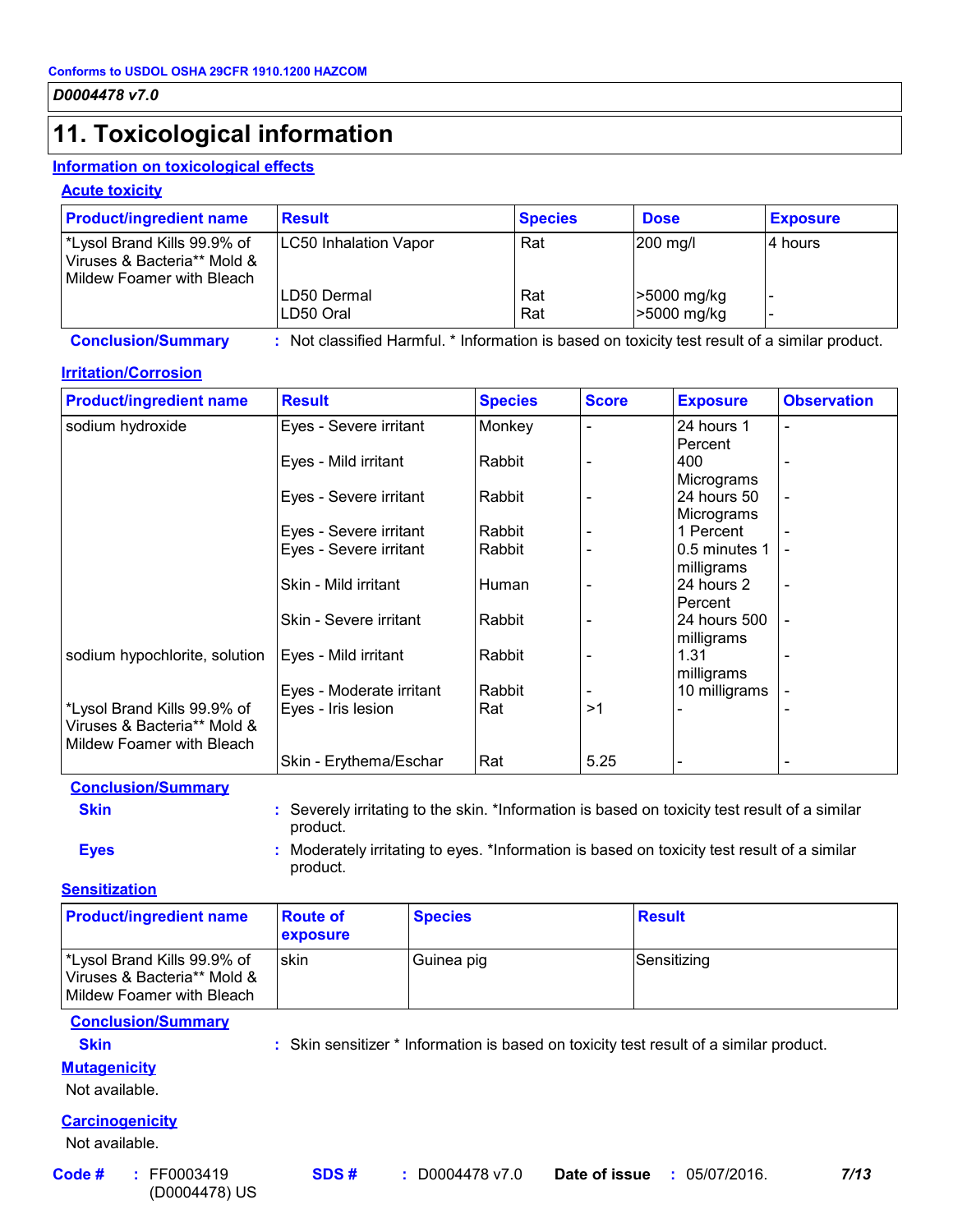### **11. Toxicological information**

#### **Classification**

| <b>Product/ingredient name</b>   | <b>OSHA</b> | <b>IARC</b> |  |
|----------------------------------|-------------|-------------|--|
| sodium hypochlorite, solution  - |             |             |  |

#### **Reproductive toxicity**

Not available.

#### **Teratogenicity**

Not available.

#### **Specific target organ toxicity (single exposure)**

Not available.

#### **Specific target organ toxicity (repeated exposure)**

Not available.

#### **Aspiration hazard**

Not available.

| <b>Information on the likely</b> | : Not available. |
|----------------------------------|------------------|
|                                  |                  |

#### **routes of exposure Potential acute health effects**

| Potential acute nealth effects |                                                                |
|--------------------------------|----------------------------------------------------------------|
| <b>Eye contact</b>             | : Causes serious eye irritation.                               |
| <b>Inhalation</b>              | : No known significant effects or critical hazards.            |
| <b>Skin contact</b>            | : Causes skin irritation. May cause an allergic skin reaction. |
| <b>Ingestion</b>               | : Irritating to mouth, throat and stomach.                     |

#### **Symptoms related to the physical, chemical and toxicological characteristics**

| <b>Eye contact</b>  | : Adverse symptoms may include the following:<br>pain or irritation<br>watering<br>redness |
|---------------------|--------------------------------------------------------------------------------------------|
| <b>Inhalation</b>   | : No specific data.                                                                        |
| <b>Skin contact</b> | : Adverse symptoms may include the following:<br>irritation<br>redness                     |
| <b>Ingestion</b>    | : No specific data.                                                                        |

| Delayed and immediate effects and also chronic effects from short and long term exposure |                  |                   |                                |      |
|------------------------------------------------------------------------------------------|------------------|-------------------|--------------------------------|------|
| <b>Short term exposure</b>                                                               |                  |                   |                                |      |
| <b>Potential immediate</b><br><b>effects</b>                                             | : Not available. |                   |                                |      |
| <b>Potential delayed effects</b>                                                         | : Not available. |                   |                                |      |
| <b>Long term exposure</b>                                                                |                  |                   |                                |      |
| <b>Potential immediate</b><br><b>effects</b>                                             | : Not available. |                   |                                |      |
| <b>Potential delayed effects : Not available.</b>                                        |                  |                   |                                |      |
| <b>Potential chronic health effects</b>                                                  |                  |                   |                                |      |
| Code #<br>: FF0003419<br>(D0004478) US                                                   | SDS#             | $:$ D0004478 v7.0 | Date of issue<br>: 05/07/2016. | 8/13 |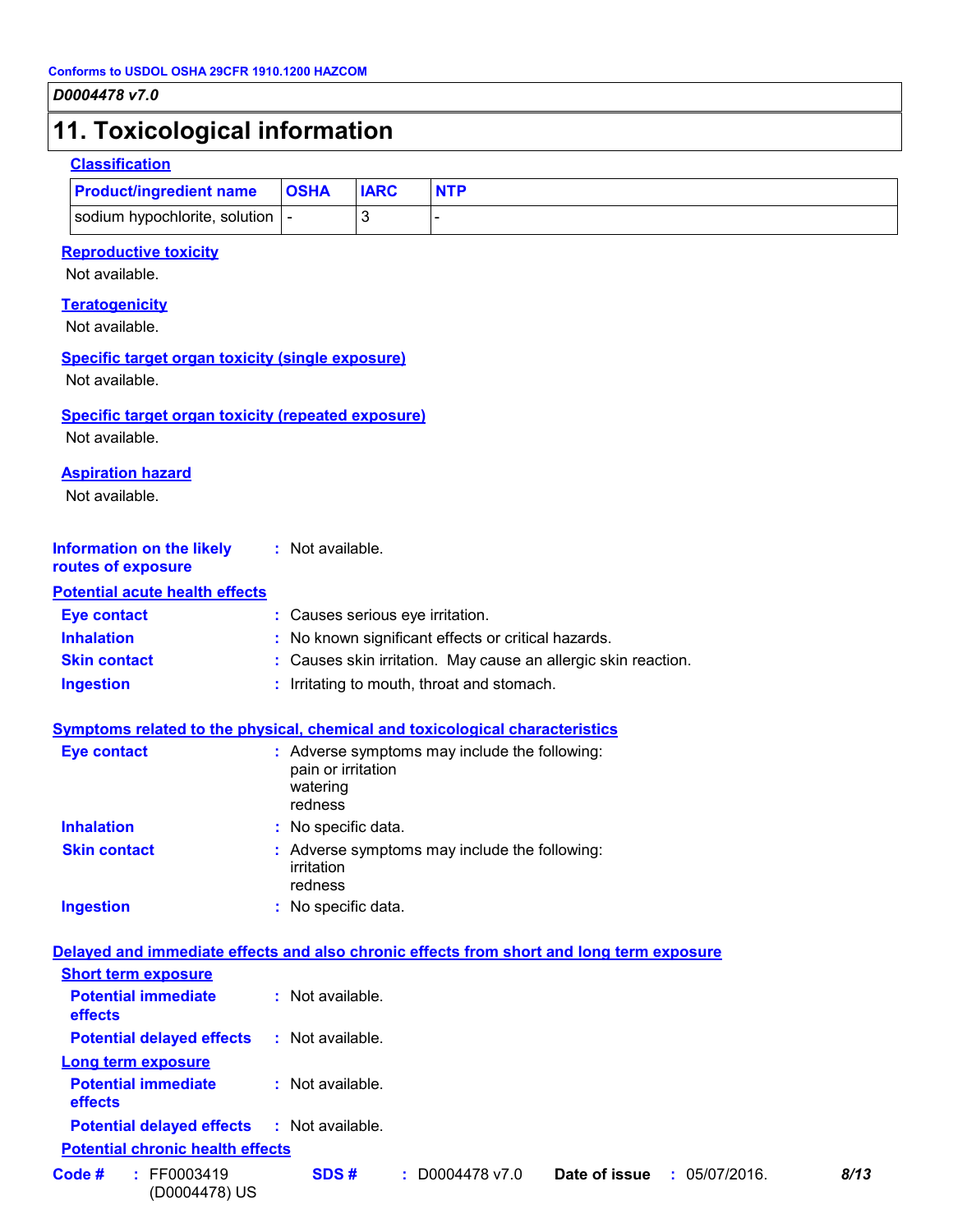# **11. Toxicological information**

#### Not available.

| <b>General</b>               | : Once sensitized, a severe allergic reaction may occur when subsequently exposed to<br>very low levels. |
|------------------------------|----------------------------------------------------------------------------------------------------------|
| <b>Carcinogenicity</b>       | : No known significant effects or critical hazards.                                                      |
| <b>Mutagenicity</b>          | : No known significant effects or critical hazards.                                                      |
| <b>Teratogenicity</b>        | : No known significant effects or critical hazards.                                                      |
| <b>Developmental effects</b> | : No known significant effects or critical hazards.                                                      |
| <b>Fertility effects</b>     | : No known significant effects or critical hazards.                                                      |

#### **Numerical measures of toxicity Acute toxicity estimates**

Not available.

# **12. Ecological information**

| <b>Toxicity</b> |  |  |
|-----------------|--|--|
|                 |  |  |
|                 |  |  |

| <b>Product/ingredient name</b> | <b>Result</b>                                                            | <b>Species</b>                                                                                           | <b>Exposure</b>      |
|--------------------------------|--------------------------------------------------------------------------|----------------------------------------------------------------------------------------------------------|----------------------|
| sodium hypochlorite, solution  | Acute EC50 46000 µg/l Marine water<br>Acute LC50 56400 µg/l Marine water | Algae - Gracilaria tenuistipitata<br>Crustaceans - Palaemonetes<br>pugio                                 | 4 days<br>48 hours   |
|                                | Acute LC50 32 µg/l Fresh water<br>Acute LC50 32 µg/l Marine water        | Daphnia - Daphnia magna<br>Fish - Oncorhynchus kisutch -<br>Juvenile (Fledgling, Hatchling,<br>Weanling) | 48 hours<br>96 hours |
|                                | Chronic NOEC 10000 µg/l Marine water<br>Chronic NOEC 0.1 ppm Fresh water | Algae - Gracilaria tenuistipitata<br>Fish - Cyprinus carpio - Young                                      | 4 days<br>30 days    |

#### **Persistence and degradability**

Not available.

#### **Bioaccumulative potential**

Not available.

| <b>Mobility in soil</b>                                 |                                                                                                         |  |  |  |  |  |
|---------------------------------------------------------|---------------------------------------------------------------------------------------------------------|--|--|--|--|--|
| <b>Soil/water partition</b><br><b>coefficient (Koc)</b> | : Not available.                                                                                        |  |  |  |  |  |
| <b>Other adverse effects</b>                            | : Release of large quantities into water may cause a pH-change resulting in danger for<br>aquatic life. |  |  |  |  |  |
|                                                         | Release of large quantities into water may cause a pH-change resulting<br>in danger for aquatic life.   |  |  |  |  |  |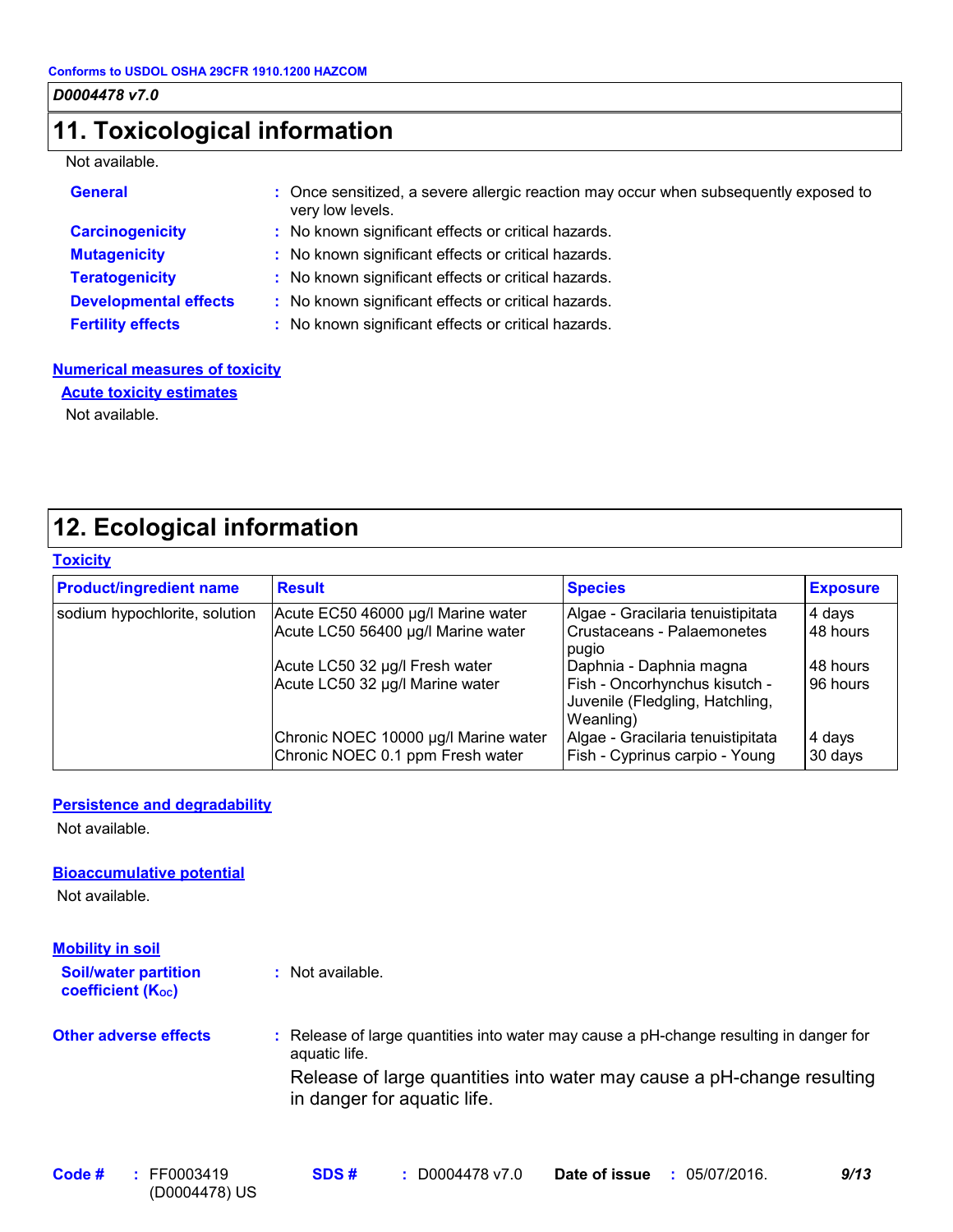## **13. Disposal considerations**

**Disposal methods :**

The generation of waste should be avoided or minimized wherever possible. Disposal of this product, solutions and any by-products should at all times comply with the requirements of environmental protection and waste disposal legislation and any regional local authority requirements. Dispose of surplus and non-recyclable products via a licensed waste disposal contractor. Waste should not be disposed of untreated to the sewer unless fully compliant with the requirements of all authorities with jurisdiction. Waste packaging should be recycled. Incineration or landfill should only be considered when recycling is not feasible. This material and its container must be disposed of in a safe way. Care should be taken when handling emptied containers that have not been cleaned or rinsed out. Empty containers or liners may retain some product residues. Avoid dispersal of spilled material and runoff and contact with soil, waterways, drains and sewers.

### **14. Transport information**

| <b>Regulatory</b><br><b>information</b> | <b>UN number</b> | <b>Proper shipping</b><br>name                                                                                           | <b>Classes</b> |              | PG* Label | <b>Additional</b><br>information |
|-----------------------------------------|------------------|--------------------------------------------------------------------------------------------------------------------------|----------------|--------------|-----------|----------------------------------|
| <b>DOT Classification</b>               | <b>UN3266</b>    | Corrosive liquid,<br>basic, inorganic, n.o.s.<br>(Sodium hypochlorite,<br>sodium hydroxide)                              | 8              | Ш            |           | <b>Limited quantity</b>          |
| <b>TDG Classification</b>               | <b>UN3266</b>    | CORROSIVE LIQUID, 8<br><b>BASIC, INORGANIC,</b><br>N.O.S. (sodium<br>hypochlorite, solution,<br>sodium hydroxide)        |                | $\mathbf{H}$ |           | <b>Limited quantity</b>          |
| <b>Mexico</b><br><b>Classification</b>  | <b>UN3266</b>    | <b>LIQUIDO</b><br>CORROSIVO,<br>BASICO.<br>INORGANICO, N.E.P.<br>(sodium hypochlorite,<br>solution, sodium<br>hydroxide) | 8              | Ш            |           | <b>Limited quantity</b>          |
| <b>IMDG Class</b>                       | <b>UN3266</b>    | CORROSIVE LIQUID, 8<br><b>BASIC, INORGANIC,</b><br>N.O.S. (Sodium<br>hypochlorite, sodium<br>hydroxide).                 |                | Ш            |           | <b>Limited quantity</b>          |
| <b>IATA-DGR Class</b>                   | <b>UN3266</b>    | Corrosive liquid,<br>basic, inorganic, n.o.s.<br>(sodium hypochlorite,<br>solution, sodium<br>hydroxide)                 | 8              | Ш            |           | See DG List.                     |

PG\* : Packing group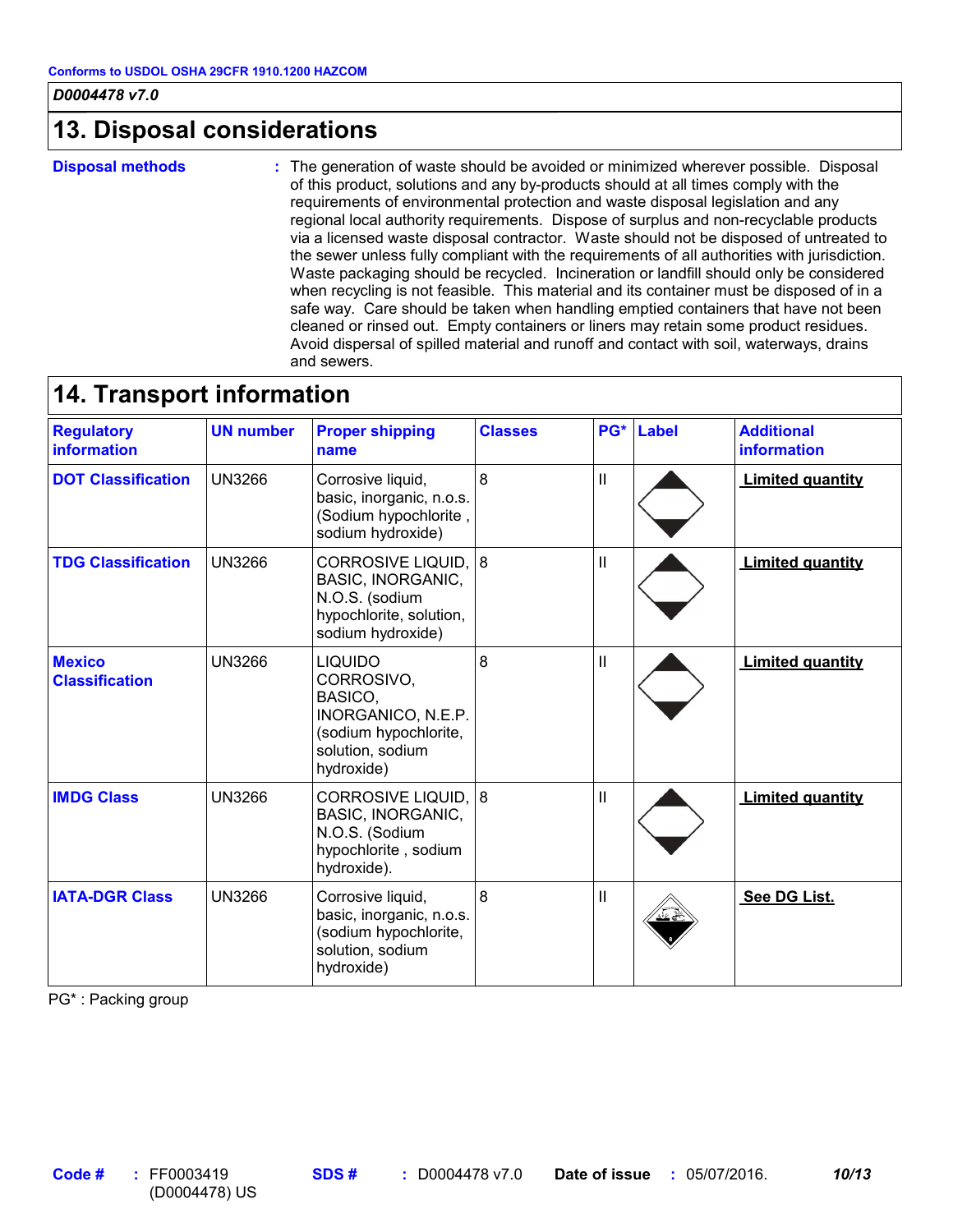|  |  | 15. Regulatory information |  |
|--|--|----------------------------|--|
|--|--|----------------------------|--|

| <b>U.S. Federal regulations</b>                                                   | : TSCA 8(a) CDR Exempt/Partial exemption: Not determined<br>United States inventory (TSCA 8b): Not determined.<br>Clean Water Act (CWA) 311: sodium hypochlorite, solution; sodium hydroxide |                       |                                                |                 |                                       |                                       |
|-----------------------------------------------------------------------------------|----------------------------------------------------------------------------------------------------------------------------------------------------------------------------------------------|-----------------------|------------------------------------------------|-----------------|---------------------------------------|---------------------------------------|
| <b>Clean Air Act Section 112</b><br>(b) Hazardous Air<br><b>Pollutants (HAPs)</b> | : Not listed                                                                                                                                                                                 |                       |                                                |                 |                                       |                                       |
| <b>Clean Air Act Section 602</b><br><b>Class I Substances</b>                     | : Not listed                                                                                                                                                                                 |                       |                                                |                 |                                       |                                       |
| <b>Clean Air Act Section 602</b><br><b>Class II Substances</b>                    | : Not listed                                                                                                                                                                                 |                       |                                                |                 |                                       |                                       |
| <b>DEA List I Chemicals</b><br>(Precursor Chemicals)                              | : Not listed                                                                                                                                                                                 |                       |                                                |                 |                                       |                                       |
| <b>DEA List II Chemicals</b><br><b>(Essential Chemicals)</b>                      | : Not listed                                                                                                                                                                                 |                       |                                                |                 |                                       |                                       |
| <b>SARA 302/304</b>                                                               |                                                                                                                                                                                              |                       |                                                |                 |                                       |                                       |
| <b>Composition/information on ingredients</b>                                     |                                                                                                                                                                                              |                       |                                                |                 |                                       |                                       |
| No products were found.                                                           |                                                                                                                                                                                              |                       |                                                |                 |                                       |                                       |
| <b>SARA 304 RQ</b><br><b>SARA 311/312</b>                                         | : Not applicable.                                                                                                                                                                            |                       |                                                |                 |                                       |                                       |
| <b>Classification</b>                                                             | $:$ Reactive<br>Immediate (acute) health hazard                                                                                                                                              |                       |                                                |                 |                                       |                                       |
| <b>Composition/information on ingredients</b>                                     |                                                                                                                                                                                              |                       |                                                |                 |                                       |                                       |
| <b>Name</b>                                                                       | %                                                                                                                                                                                            | <b>Fire</b><br>hazard | <b>Sudden</b><br>release of<br><b>pressure</b> | <b>Reactive</b> | <b>Immediate</b><br>(acute)<br>health | <b>Delayed</b><br>(chronic)<br>health |

|                               |        |     | I DI 69901 A |     | пеаш<br><b>hazard</b> | $\blacksquare$<br>hazard |
|-------------------------------|--------|-----|--------------|-----|-----------------------|--------------------------|
| sodium hypochlorite, solution | $-2.5$ | No. | No.          | No. | Yes.                  | No.                      |
|                               |        |     |              |     |                       |                          |

#### **State regulations**

| <b>Massachusetts</b>         | : The following components are listed: SODIUM HYPOCHLORITE                                    |
|------------------------------|-----------------------------------------------------------------------------------------------|
| <b>New York</b>              | : The following components are listed: Sodium hypochlorite                                    |
| <b>New Jersey</b>            | : The following components are listed: SODIUM HYPOCHLORITE; HYPOCHLOROUS<br>ACID, SODIUM SALT |
| <b>Pennsylvania</b>          | : The following components are listed: HYPOCHLOROUS ACID, SODIUM SALT                         |
| <b>Canada</b>                |                                                                                               |
| <b>WHMIS (Canada)</b>        | : Class D-2B: Material causing other toxic effects (Toxic).<br>Class E: Corrosive material    |
| <b>Canadian lists</b>        |                                                                                               |
| <b>Canadian NPRI</b>         | : None of the components are listed.                                                          |
| <b>CEPA Toxic substances</b> | : None of the components are listed.                                                          |
| <b>Canada inventory</b>      | : Not determined.                                                                             |
|                              |                                                                                               |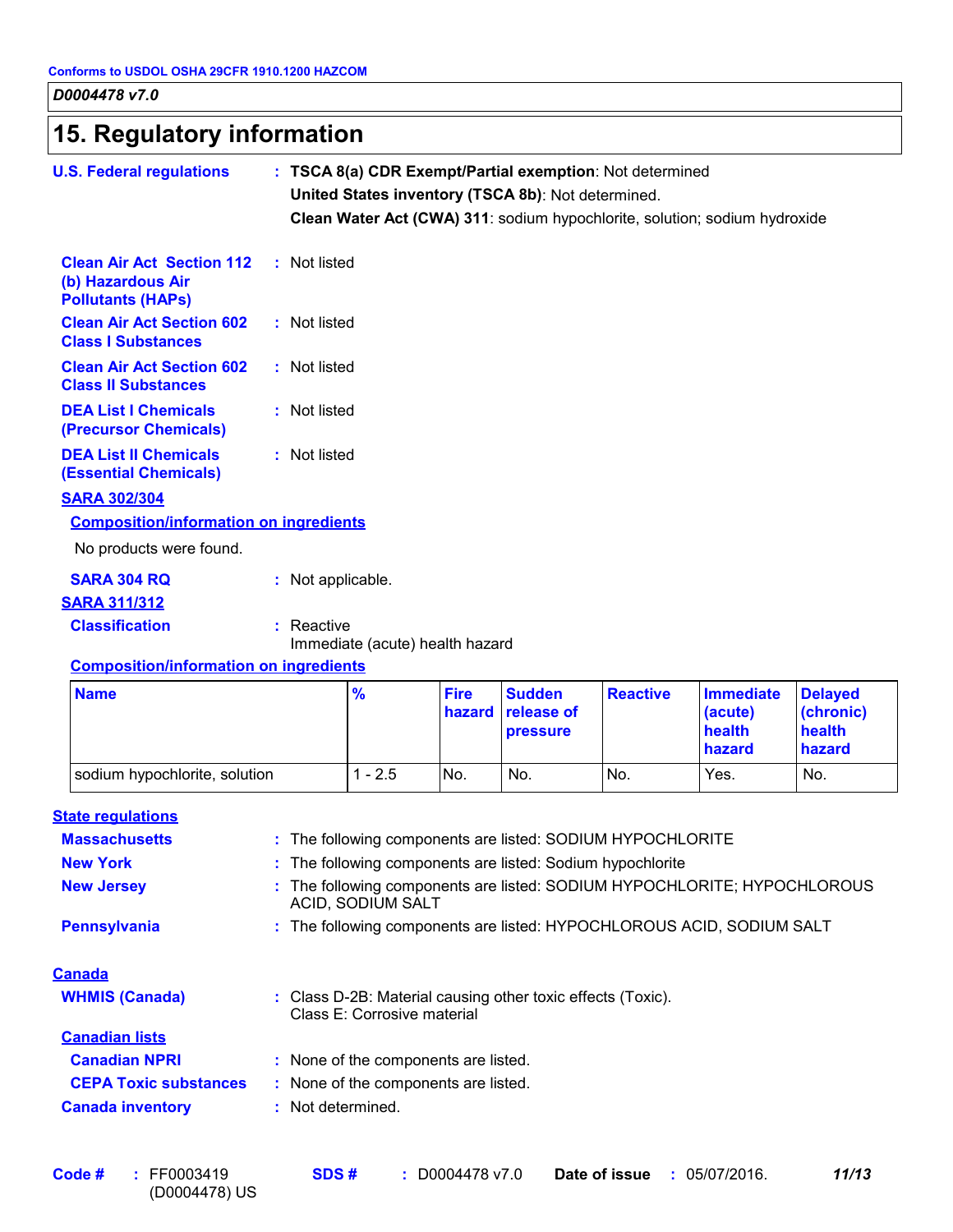### **15. Regulatory information**

#### **Label elements**

| Signal word:<br><b>Hazard statements</b> | : WARNING<br>: Causes moderate eye irritation<br>Causes skin irritation.                                                                                                                                                                                                                                                                                                                                                                                                                                                                                 |
|------------------------------------------|----------------------------------------------------------------------------------------------------------------------------------------------------------------------------------------------------------------------------------------------------------------------------------------------------------------------------------------------------------------------------------------------------------------------------------------------------------------------------------------------------------------------------------------------------------|
| <b>Precautionary measures</b>            | : Do not get in eyes, on skin, or on clothing.<br>Vapor may be irritating to eyes and respiratory system. Use only in a well-ventilated<br>area. Avoid breathing vapor or spray. Not recommended for use by persons with heart<br>conditions or chronic respiratory problems such as asthma, emphysema or obstructive<br>lung disease. Harmful if swallowed. For sensitive skin, the use of gloves is<br>recommended. Wash thoroughly with soap and water after handling and before eating,<br>drinking, chewing gum, using tobacco or using the toilet. |
| <b>Skin sensitizer:</b>                  | : Prolonged or frequently repeated skin contact may cause allergic reactions in some<br>individuals                                                                                                                                                                                                                                                                                                                                                                                                                                                      |
| <b>Additional information</b>            | : Short term Skin Bleaching agent. IF ON SKIN: Rinse skin with water.                                                                                                                                                                                                                                                                                                                                                                                                                                                                                    |

# **16. Other information**

**Hazardous Material Information System (U.S.A.)**



**Caution: HMIS® ratings are based on a 0-4 rating scale, with 0 representing minimal hazards or risks, and 4 representing significant hazards or risks Although HMIS® ratings are not required on MSDSs under 29 CFR 1910. 1200, the preparer may choose to provide them. HMIS® ratings are to be used with a fully implemented HMIS® program. HMIS® is a registered mark of the National Paint & Coatings Association (NPCA). HMIS® materials may be purchased exclusively from J. J. Keller (800) 327-6868.**

**The customer is responsible for determining the PPE code for this material.**

**:**

**:**

**National Fire Protection Association (U.S.A.)**



**Reprinted with permission from NFPA 704-2001, Identification of the Hazards of Materials for Emergency Response Copyright ©1997, National Fire Protection Association, Quincy, MA 02269. This reprinted material is not the complete and official position of the National Fire Protection Association, on the referenced subject which is represented only by the standard in its entirety.**

**Copyright ©2001, National Fire Protection Association, Quincy, MA 02269. This warning system is intended to be interpreted and applied only by properly trained individuals to identify fire, health and reactivity hazards of chemicals. The user is referred to certain limited number of chemicals with recommended classifications in NFPA 49 and NFPA 325, which would be used as a guideline only. Whether the chemicals are classified by NFPA or not, anyone using the 704 systems to classify chemicals does so at their own risk.**